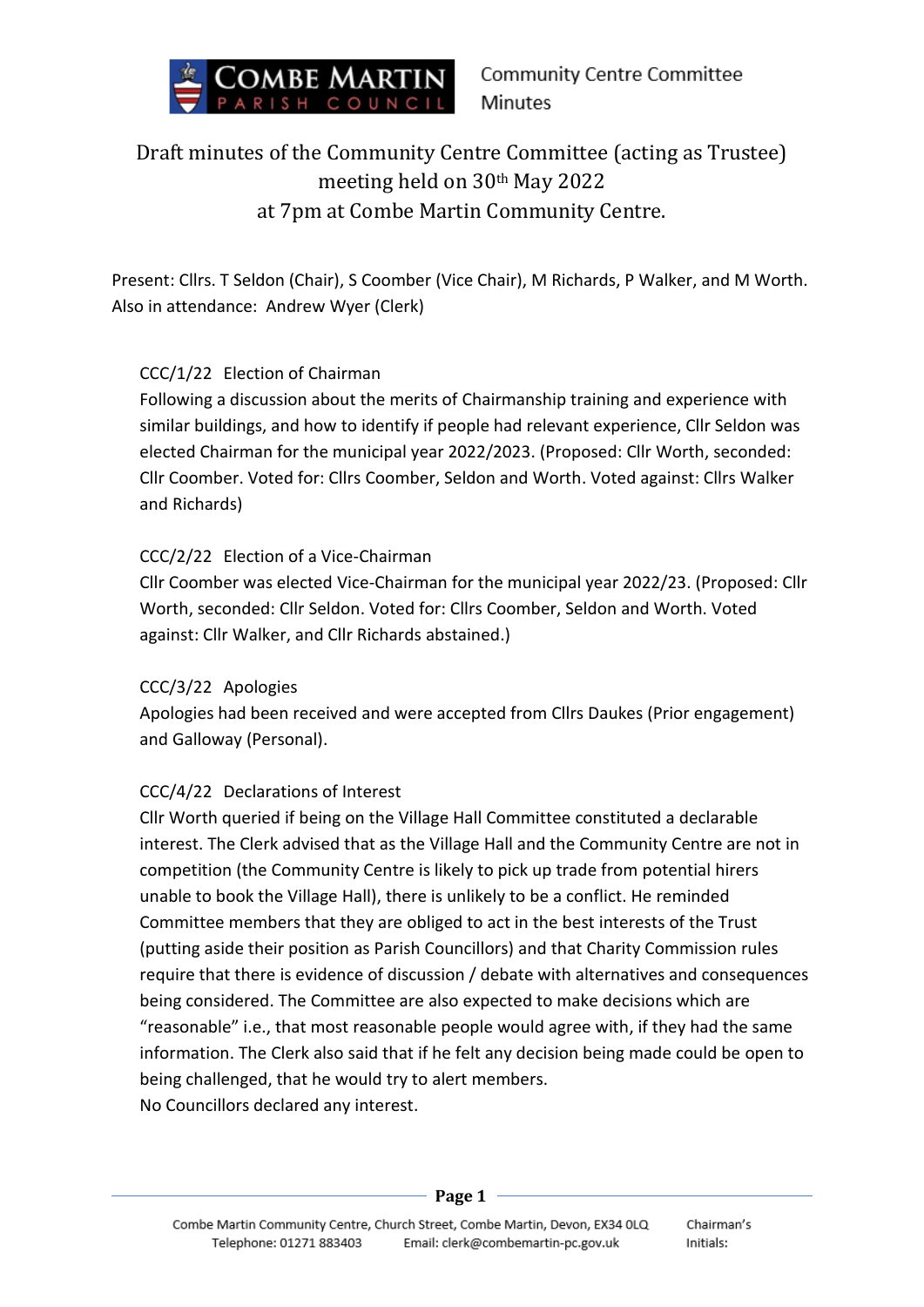

#### CCC/5/22 Public Participation

There were no members of the public present, so there were no questions asked.

#### CCC/6/22 Minutes

The minutes from the previous meetings were short and simple and all agreed that they were accurate, so Cllr Seldon signed them.

#### CCC/7/22 New Scheme

The Clerk had distributed a briefing document explaining the background and reasoning behind looking to rewrite the Scheme for the Trust. He had also distributed a copy of the original Scheme and a draft new Scheme. Cllr Walker asked if the Committee should be getting a Trust lawyer to write up the scheme, but it was felt that would be expensive and probably unnecessary at this stage. The Scheme would have to go to the Charity Commission for approval so if they rejected it due to its wording or lack of legal input, then that would be the time to involve a lawyer.

The various clauses in the draft Scheme were considered individually:

- 1. It was agreed that to respect the original purpose of the Trust, this clause should be amended to say, "provide a community benefit, *including Educational*, to the". There was a discussion about potential users of the Community Centre and if the Trust would turn away a booking that was neither community benefit nor educational. It was agreed that Clause 4 would allow such a booking, given the funds raised by such a booking would be used for community benefit.
- 2. Clause 2 was unchanged.
- 3. Clause 3 was unchanged.
- 4. Clause 4 was unchanged.
- 5. It was agreed to amend this clause to say, "Combe Martin Community Centre *Trust*".
- 6. It was agreed to amend this clause to be more prescriptive with benefit to educational purposes. The clause was amended to say, "should look *preferentially* upon users".
- 7. The Clerk explained that Clause 7 dealt with how to proceed if the building became unsustainable, and that Clause 8 dealt with how to proceed in the event that the Trust Scheme became out of date (like the original Scheme). Committee members felt that both Clauses were similar and could be combined. The Committee also discussed the possibility of the Parish Council being abolished or merged to the extent that it would be impossible to ensure the benefit of the Trust (should it be dissolved) could not be reserved for the residents of Combe Martin. It was decided to name Leys Charity as a potential recipient of any funds should the Trust be dissolved, as this Charity was set up by the same benefactor as this Trust and aims to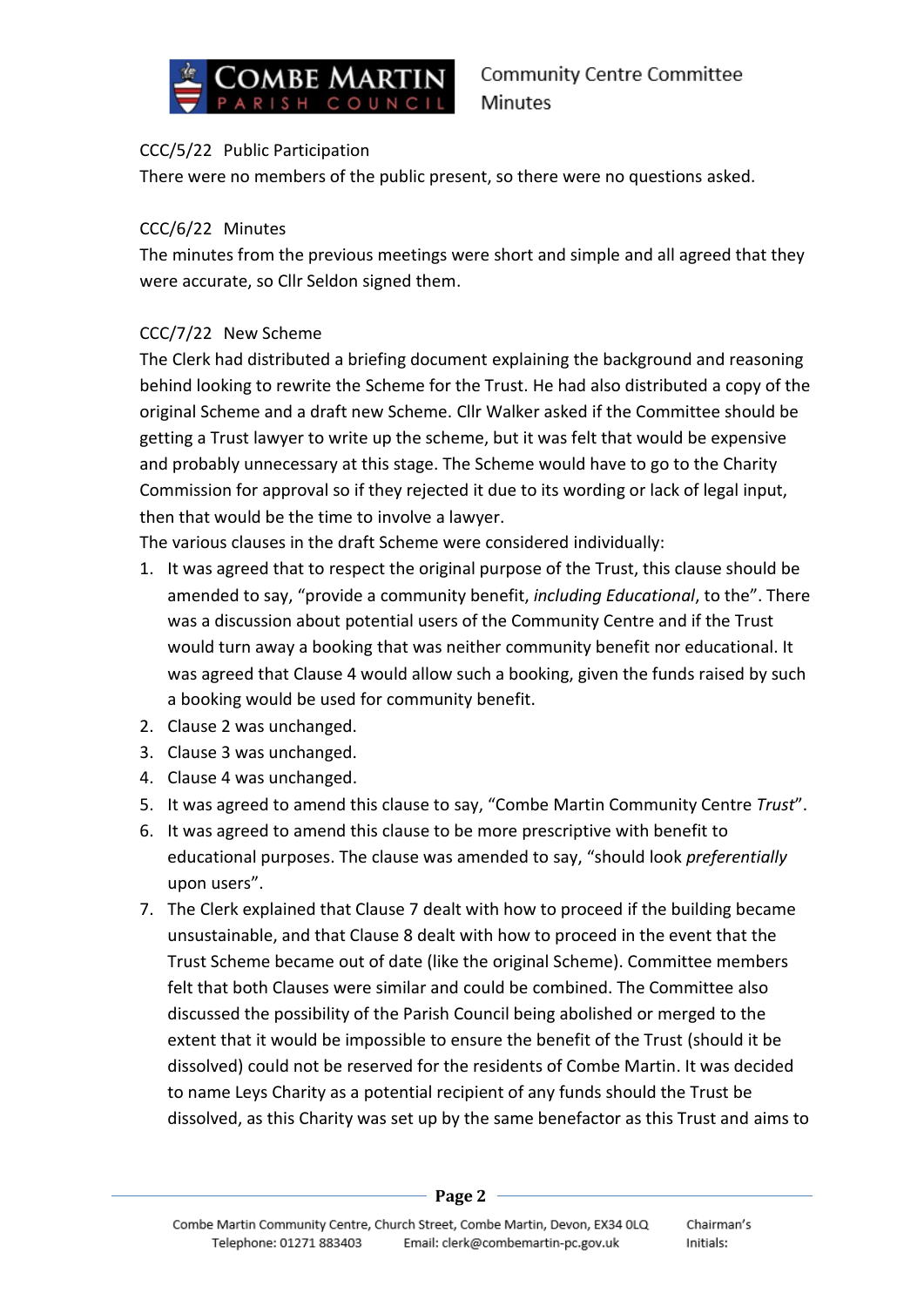# Combe Martin

assist with the educational needs of Combe Martin, which is the original aim of this Trust. Clause 7 was removed.

8. Clause 8 now becomes Clause 7. It was agreed to start this Clause "*If maintaining the Trust's assets becomes financially unviable and no remedy can be found, or* it becomes apparent". It was agreed that it was clearer to change "no longer applicable" to "*out of date*" and to add "*and / or to Leys Charity*" to the end of the Clause.

The draft Scheme now reads:

- 1. The object of this Foundation or Trust shall be to provide a community benefit, including Educational, to the residents of the Parish of Combe Martin.
- 2. The Trustees shall be Combe Martin Parish Council or whoever they pass the role to.
- 3. The Trust own the building known as Combe Martin Community Centre with the deeds held by the Official Custodian for Charities (since 9<sup>th</sup> November 2012).
- 4. The Trustees will ensure that the building and / or the revenue raised from its use is used to provide a benefit to the community of Combe Martin.
- 5. The Trust shall be re-named as "Combe Martin Community Centre Trust" to better reflect its purpose.
- 6. To respect the original purpose of the Trust, the Trustees should look preferentially upon uses of the building which encourage or advance education, especially for children.
- 7. If maintaining the Trust's assets becomes financially unviable and no remedy can be found, or it becomes apparent that this Scheme is out of date, then the Trustees should either redefine the Scheme, in spirit of the original gift, to benefit the residents of Combe Martin or dissolve the Trust and distribute any funds to benefit the residents of Combe Martin and / or to Leys Charity.

The Clerk asked if the Committee were happy for him to submit the amended Scheme to the Charity Commission. Members asked for the amended version to be shared by email, so they could all confirm that it now read as intended and upon receipt of these confirmations, the Clerk could submit the Scheme.

#### CCC/8/22 Council Lease

The Clerk confirmed that we were not about to discuss or agree the contents of the potential lease but just to agree what the Trust want the Parish Council to lease from them. This would then allow the right sort of draft lease to be drawn up, which would then come back to the Committee for approval. The Clerk confirmed that the Official Custodian for Charities holds the deeds and that either they or the Charity Commission